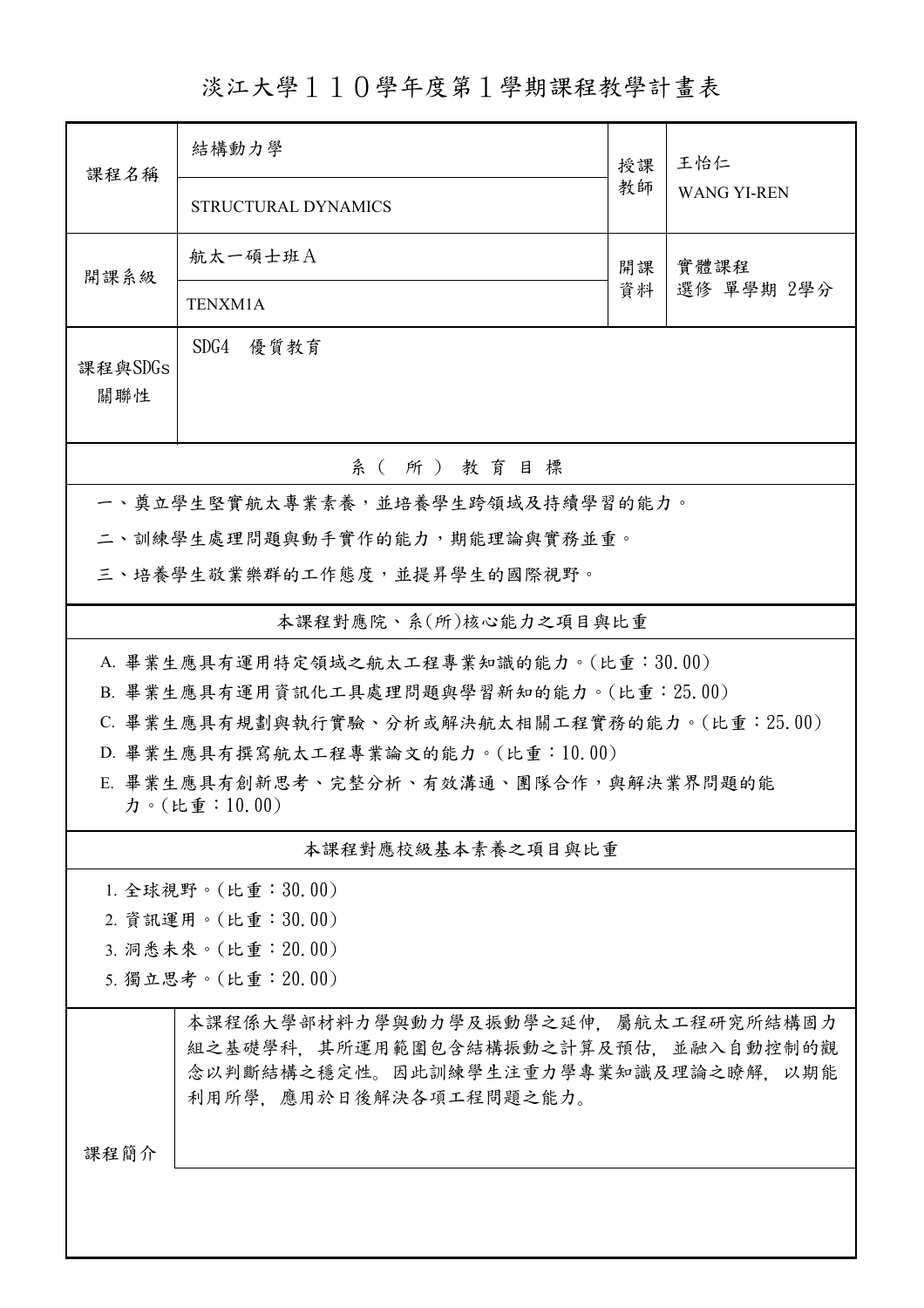The following subjects are included in the course: One-degree-of-freedom motion, mass-spring-damper system, equations of motion, analytic solutions, force sense and integral, harmonic excitation, multiple-degree-of-freedom, matrix formulation and eigenvalue problem, proportional damping and forced response, state variable approach, continuous system, equations and boundary conditions, analytic solutions to continuous system, energy method B-E beam, Timoshenko beam, Galerkin methods, Rayleigh-ritz method.

## 本課程教學目標與認知、情意、技能目標之對應

將課程教學目標分別對應「認知(Cognitive)」、「情意(Affective)」與「技能(Psychomotor)」 的各目標類型。

一、認知(Cognitive):著重在該科目的事實、概念、程序、後設認知等各類知識之學習。

二、情意(Affective):著重在該科目的興趣、倫理、態度、信念、價值觀等之學習。

三、技能(Psychomotor):著重在該科目的肢體動作或技術操作之學習。

| 序<br>號         | 教學目標(中文)                                    |                                            |            | 教學目標(英文)                                                                                                                           |       |  |
|----------------|---------------------------------------------|--------------------------------------------|------------|------------------------------------------------------------------------------------------------------------------------------------|-------|--|
|                | 1.培養學生利用數學及物理觀念分<br>析工程問題的能力。               |                                            |            | 1. To make students develop the ability of analyzing<br>engineering problems with mathematics and physics<br>theorems.             |       |  |
|                | 2.使學生了解單一及多自由度之剛<br>體的振動及分析。                |                                            |            | 2. To make students understand the analysis of<br>single D.O.F. and multiple D.O.F. vibrations.                                    |       |  |
| 3              | 3.使學生了解系統頻率域分析及特<br>徵值分析。                   |                                            |            | 3. To make students understand the analysis of<br>frequency domain and eigen problems.                                             |       |  |
|                | 4.使學生了解工程常用之元件(連<br>續體, 包含樑及薄膜)的振動及分<br>析法。 |                                            |            | 4. To make students understand the analysis of<br>continuous bodies (beams, membranes) vibrations.                                 |       |  |
|                | 5.使學生了解各種大型或複雜機構<br>之數值計算方法。                |                                            |            | 5. To make students develop the ability of analyzing<br>complicated engineering problems with analytical and<br>numerical methods. |       |  |
|                | 教學目標之目標類型、核心能力、基本素養教學方法與評量方式                |                                            |            |                                                                                                                                    |       |  |
| 序<br>號         | 目標類型                                        | 院、系 $(\text{m})$<br>核心能力                   | 校級<br>基本素養 | 教學方法                                                                                                                               | 評量方式  |  |
| 1              | 認知                                          | AB                                         | 12         | 講述、討論                                                                                                                              | 測驗、作業 |  |
| $\overline{2}$ | 認知                                          | CD                                         | 35         | 講述、討論                                                                                                                              | 測驗、作業 |  |
| 3              | 技能                                          | AE                                         | 15         | 講述、討論                                                                                                                              | 測驗、作業 |  |
| $\overline{4}$ | 技能                                          | BC                                         | 23         | 講述、討論                                                                                                                              | 測驗、作業 |  |
| 5              | 認知                                          | DE                                         | 25         | 講述、討論                                                                                                                              | 測驗、作業 |  |
|                | 授課進度表                                       |                                            |            |                                                                                                                                    |       |  |
| 週次             | 日期起訖                                        |                                            | 内          | 容 (Subject/Topics)                                                                                                                 | 備註    |  |
|                | $110/09/22$ ~<br>110/09/28                  | Single Degree-of-Freedom motion<br>Part I. |            |                                                                                                                                    |       |  |
| 2              | $110/09/29$ ~<br>110/10/05                  | Mass-spring-damper system                  |            |                                                                                                                                    |       |  |
|                |                                             |                                            |            |                                                                                                                                    |       |  |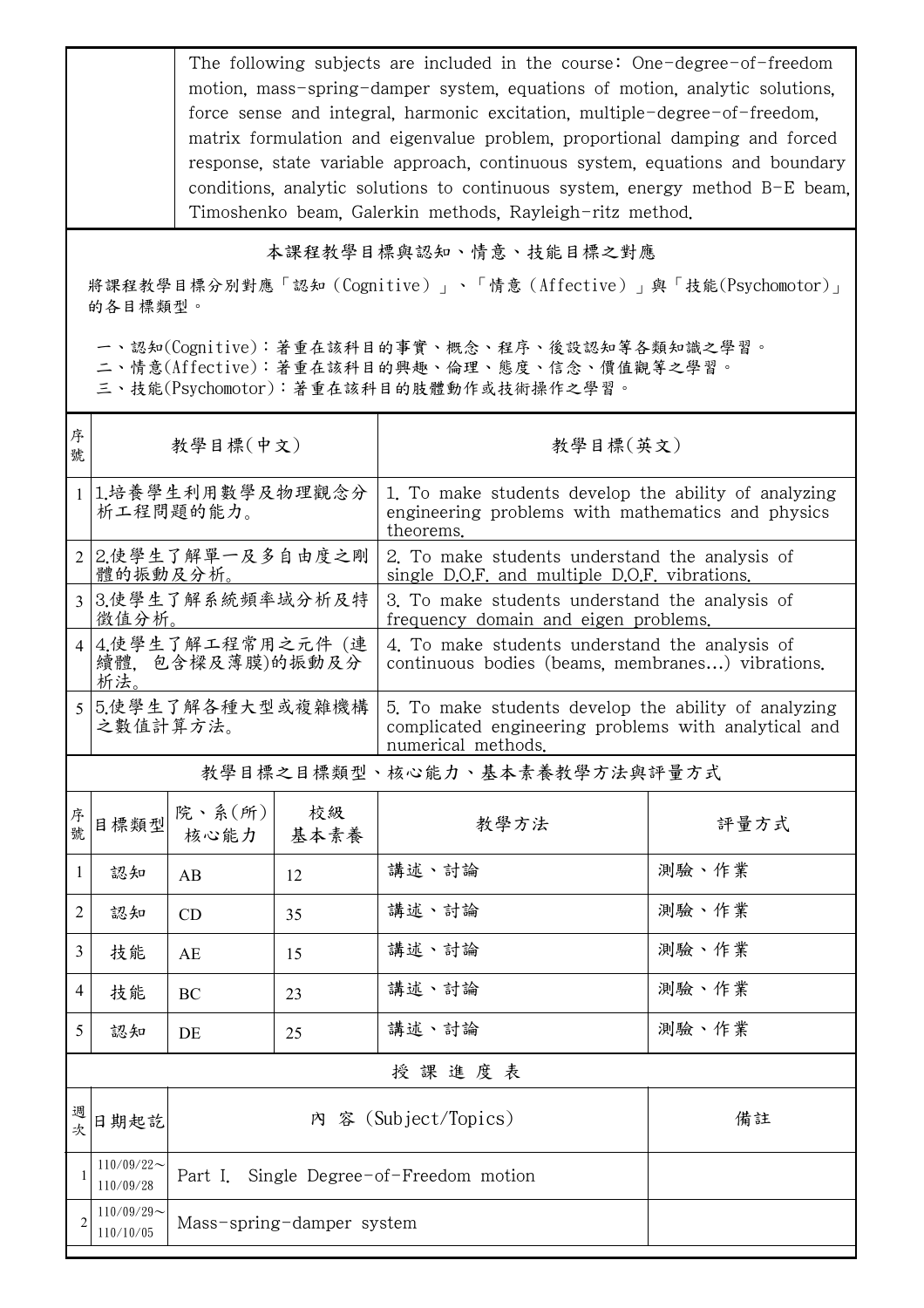| 3            | $110/10/06$ ~<br>110/10/12                            | Equations of motion                                                                                                                                             |  |  |
|--------------|-------------------------------------------------------|-----------------------------------------------------------------------------------------------------------------------------------------------------------------|--|--|
| 4            | $110/10/13$ ~<br>110/10/19                            | Analytic solutions                                                                                                                                              |  |  |
| 5            | $110/10/20$ ~<br>110/10/26                            | Fourier series and integrals                                                                                                                                    |  |  |
| 6            | $110/10/27$ ~<br>110/11/02                            | Harmonic excitation                                                                                                                                             |  |  |
| 7            | $110/11/03$ ~<br>110/11/09                            | Part II. Multiple Degree-of-Freedom motion                                                                                                                      |  |  |
| 8            | $110/11/10$ ~<br>110/11/16                            | Matrix formulation and eigenvalue problem                                                                                                                       |  |  |
| 9            | $110/11/17$ ~<br>State variable approach<br>110/11/23 |                                                                                                                                                                 |  |  |
| 10           | $110/11/24$ ~<br>期中考試週<br>110/11/30                   |                                                                                                                                                                 |  |  |
| 11           | $110/12/01$ ~<br>110/12/07                            | Part III. Continuous Systems and go over Mid Term<br>Exam.                                                                                                      |  |  |
| 12           | $110/12/08$ ~<br>110/12/14                            | Equations of motion and boundary conditions                                                                                                                     |  |  |
| 13           | $110/12/15$ ~<br>110/12/21                            | Analytic solutions to continuous systems                                                                                                                        |  |  |
| 14           | $110/12/22$ ~<br>110/12/28                            | Bernoulli-Euler beam theory                                                                                                                                     |  |  |
| 15           | $110/12/29$ ~<br>111/01/04                            | Timoshenko Beam theory                                                                                                                                          |  |  |
| 16           | $111/01/05$ ~<br>111/01/11                            | Energy methods                                                                                                                                                  |  |  |
| 17           | $111/01/12$ ~<br>111/01/18                            | Vibration of membranes                                                                                                                                          |  |  |
| 18           | $111/01/19$ ~<br>111/01/25                            | 期末考試週                                                                                                                                                           |  |  |
| 修課應<br>注意事項  |                                                       | 請專心上課,並勤於練習筆記例題.                                                                                                                                                |  |  |
|              | 教學設備                                                  | 電腦、投影機                                                                                                                                                          |  |  |
| 教科書與<br>教材   |                                                       | Class hand-outs and notes                                                                                                                                       |  |  |
| 參考文獻         |                                                       | (1) L. Meirovitch, "Elements of Vibration Analysis," 2nd ed. McGraw-Hill<br>(2) Roy R. Craig Jr., "Structural Dynamics- An Introduction to Computer<br>Methods" |  |  |
| 批改作業<br>篇數   |                                                       | 篇(本欄位僅適用於所授課程需批改作業之課程教師填寫)                                                                                                                                      |  |  |
| 學期成績<br>計算方式 |                                                       | % ◆平時評量:20.0 % ◆期中評量:40.0 %<br>◆出席率:<br>◆期末評量: 40.0 %<br>$\blacklozenge$ 其他〈 〉:<br>$\frac{0}{6}$                                                                |  |  |

٦